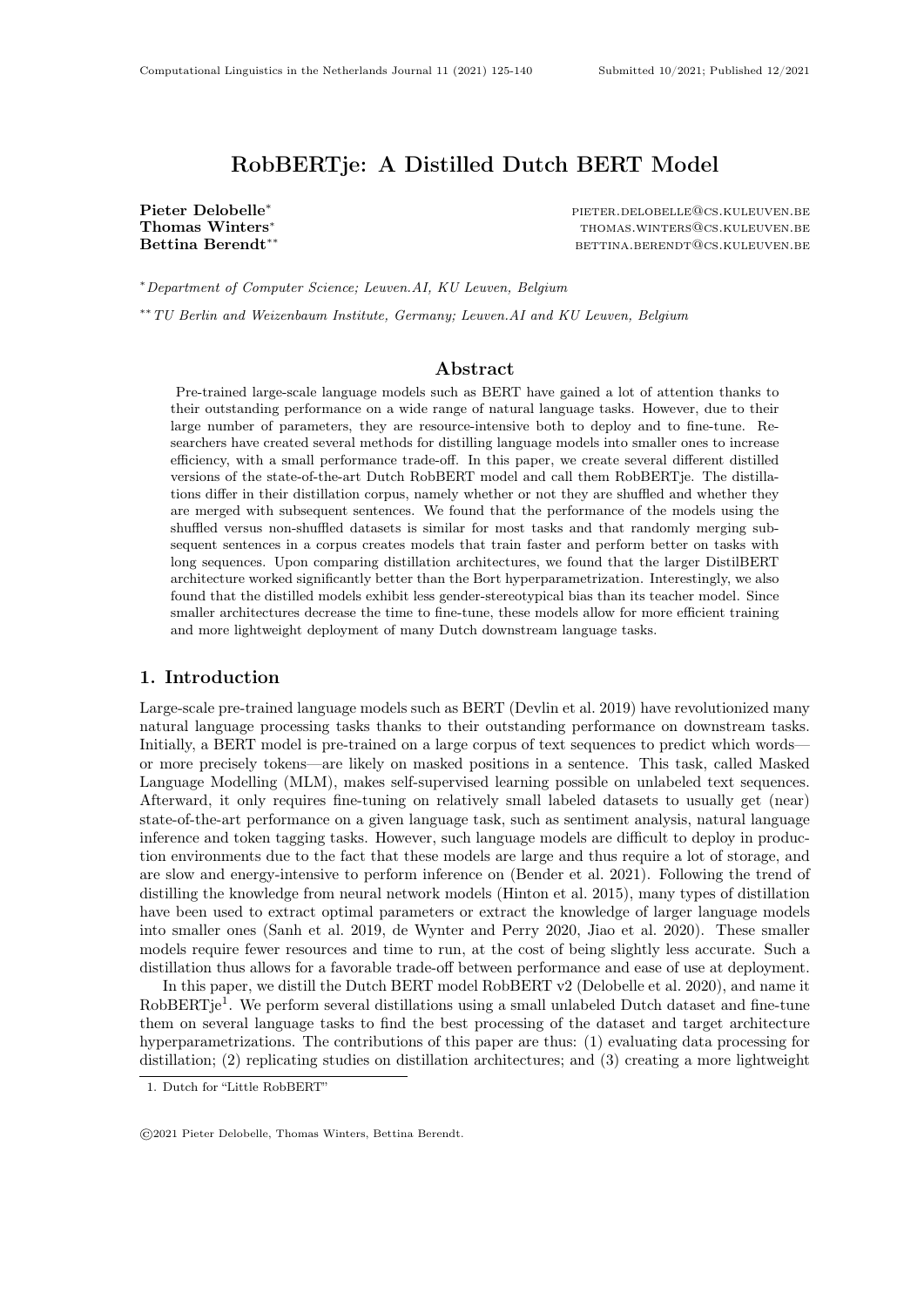version of RobBERT to enable more efficient fine-tuning and energy-efficient inferencing of Dutch downstream language tasks.

## 2. Background & Related Work

#### 2.1 BERT-like Models

The BERT model is a powerful pre-trained language model that is used for training a vast number of more specific models for downstream natural language processing (NLP) tasks (Devlin et al. 2019). It is a bidirectional language model that is implemented using a transformer encoder stack, which exists of self-attention heads (Vaswani et al. 2017). By repeatedly applying these self-attention encoders, it is able to learn highly contextualized embeddings for each word token. The insights learned during the pre-training phase have proven to be useful for many other linguistic tasks when researchers fine-tuned them on a wide range of other classification, regression and token tagging tasks, such as sentiment analysis, part-of-speech tagging and named entity recognition (Devlin et al. 2019). A BERT model is pre-trained with unlabeled data using the masked language modeling (MLM) task and the next sentence prediction (NSP) task. The MLM task randomly masks tokens from a sentence and asks the BERT model to fill in the masked token. The NSP task asks the BERT model to predict whether two sentences follow each other or are randomly sampled in the text.

The RoBERTa model replicated the BERT model and robustly optimized it while still following the same architecture as the BERT model (Liu et al. 2019). It found that the NSP training task was redundant, and removed it from its pre-training regime. The RoBERTa model also further improved the BERT architecture by changing its tokenizer to create a different vocabulary. These optimizations increased its performance on most of the downstream NLP tasks. In all other aspects, the RoBERTa model and the BERT model are usually mostly the same, and most findings on either model tend to also apply to the other. An often used umbrella term for these types of models and other similar optimized BERT models is "BERT-like models".

Monolingual BERT-like models frequently outperform multilingual models, which are trained on many languages simultaneously, for most popular language tasks (Nozza et al. 2020) Therefore, a large number of BERT-like models have been trained using monolingual corpora. A popular dataset containing these monolingual corpora for training monolingual BERT-like models is the OSCAR corpus. This corpus is automatically constructed by using language classification on the web-crawled Common Crawl dataset. Other researchers opt for building their own collection of training corpora, as this can allow them to perform better on tasks for their goal domain (Rasmy et al. 2021, Gu et al. 2021). One monolingual Dutch BERT model is called BERTje, a model using the default BERT architecture trained on 2.4B tokens of selected formal Dutch text (de Vries et al. 2019). Another Dutch BERT-like model that was released around the same time is RobBERT, which uses the improved RoBERTa architecture and was trained on a larger corpus of 6.6B tokens of web text from the Dutch OSCAR dataset (Delobelle et al. 2020). This improved architecture and larger training dataset allow it to outperform BERTje on most language tasks. The RobBERT model also achieved state-of-the-art results on many Dutch NLP tasks compared to other types of models and has been used by numerous Dutch NLP researchers and practitioners since its release. RobBERT forms a good basis for replicating several BERT distillation studies for Dutch and also allows us to investigate several properties of distilled models, for example by altering its distillation dataset.

#### 2.2 Knowledge Distillation

Knowledge distillation is the technique used for learning a simpler model (student) from a more complex model (teacher). Initially, this technique was called model compression and used a large ensemble model (as a teacher) to label a large unlabeled dataset for the student model to learn from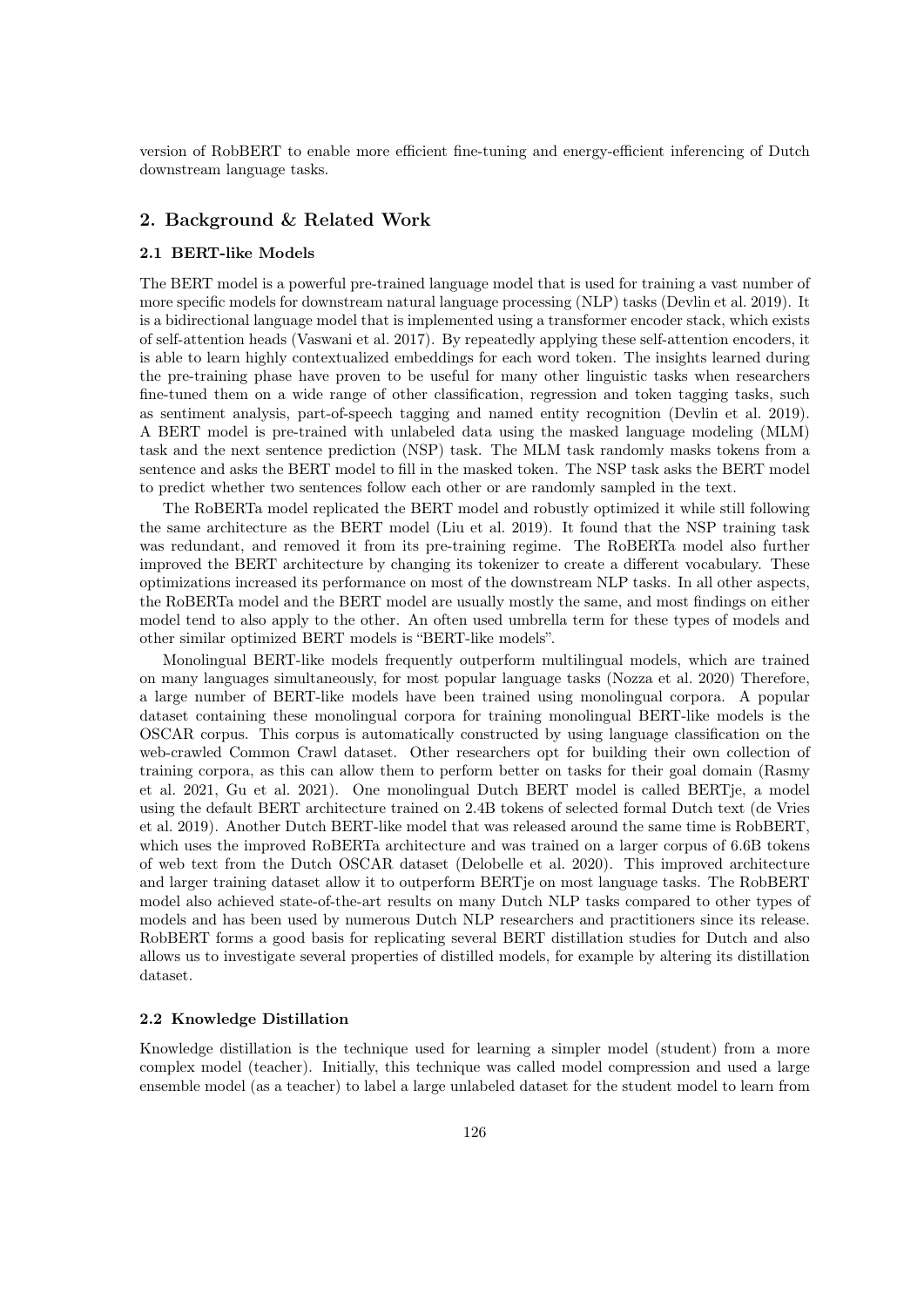(Buciluǎ et al. 2006). The main advantage thus came from the student having access to a larger dataset, even if this leads to somewhat noisy labels due to mistakes made by the teacher model. This student model can then be used instead of the teacher model in certain situations thanks to being smaller and thus faster and less resource-intensive at the cost of lower accuracy.

The model compression technique was later further extended for neural networks in a process called knowledge distillation. This distillation uses the fact that neural networks typically predict probabilities for each possible label by producing class probabilities using a softmax output layer. In a neural network setting the student can then learn from the probabilities assigned by the teacher to the incorrect labels, thus learning to generalize the same way the teacher model does (Hinton et al. 2015). These label probability distributions  $z_i$  (also called soft targets) are estimated using the softmax function in Equation [1,](#page-2-0) where  $T$  is a temperature controlling the soft target importance, as higher values produce softer probability distributions (Hinton et al. 2015). This temperature T also acts as a regularizer during training (Hinton et al. 2015).

<span id="page-2-0"></span>
$$
p(z_i, T) = \frac{e^{z_i/T}}{\sum_j e^{z_j/T}}
$$
\n
$$
\tag{1}
$$

The distillation algorithm then trains the student model using a dataset as a transfer dataset, predicting the probabilities for each label using both the student and the teacher, and using crossentropy as loss function  $L_{ce}$  between these predictions for the same data point (see Equation [2,](#page-2-1) where  $t_i$  and  $s_i$  are the predictions by the teacher and student respectively). This way, the student learns to approximate the predictions for all labels from its teacher.

<span id="page-2-1"></span>
$$
L_{ce} = \sum_{i} p(t_i, T) * log(p(s_i, T))
$$
\n(2)

While this method was initially introduced to compress ensemble models into simple neural networks, it has been used for a wide variety of other similar distillations. For example, it was later used to also distill neural networks to similar networks with fewer layers and neurons or with more efficient basic operators, and it has been suggested as a means for discovering good student architectures (Gou et al. 2021).

#### <span id="page-2-2"></span>2.3 BERT Distillation

With the rise of large-scale pre-trained language models with hundreds of millions of parameters like BERT-like models, there is an alarming trend towards bigger models to get even higher accuracy on downstream tasks (Sanh et al. 2019). As these models are scaling exponentially, distilling such large language models has received a lot of attention. BERT-like models have been distilled using a wide range of distillation methods in order to make them more suitable for real-world applications. These distilled BERT-like models are easier to deploy, less resource-intensive to train and/or less time-consuming to perform inference on. The goal of these distillation is usually to make a much smaller model without having to sacrifice much accuracy on the target downstream task.

BERT-like models have two different training phases, namely a large, general pre-training phase and a small, specific fine-tuning phase. Model distillation can happen after either training phase. Depending on whether the model is distilled after pre-training or after fine-tuning, the distilled model functions either still as a BERT-like model (i.e. general BERT distillation), or just as a model for this particular task (i.e. task-specific BERT distillation). Sometimes these approaches are mixed in a two-stage distillation model, such as TinyBERT, which first performs general transformer distillation, and then fine-tunes the model via task-specific distillation (Jiao et al. 2020).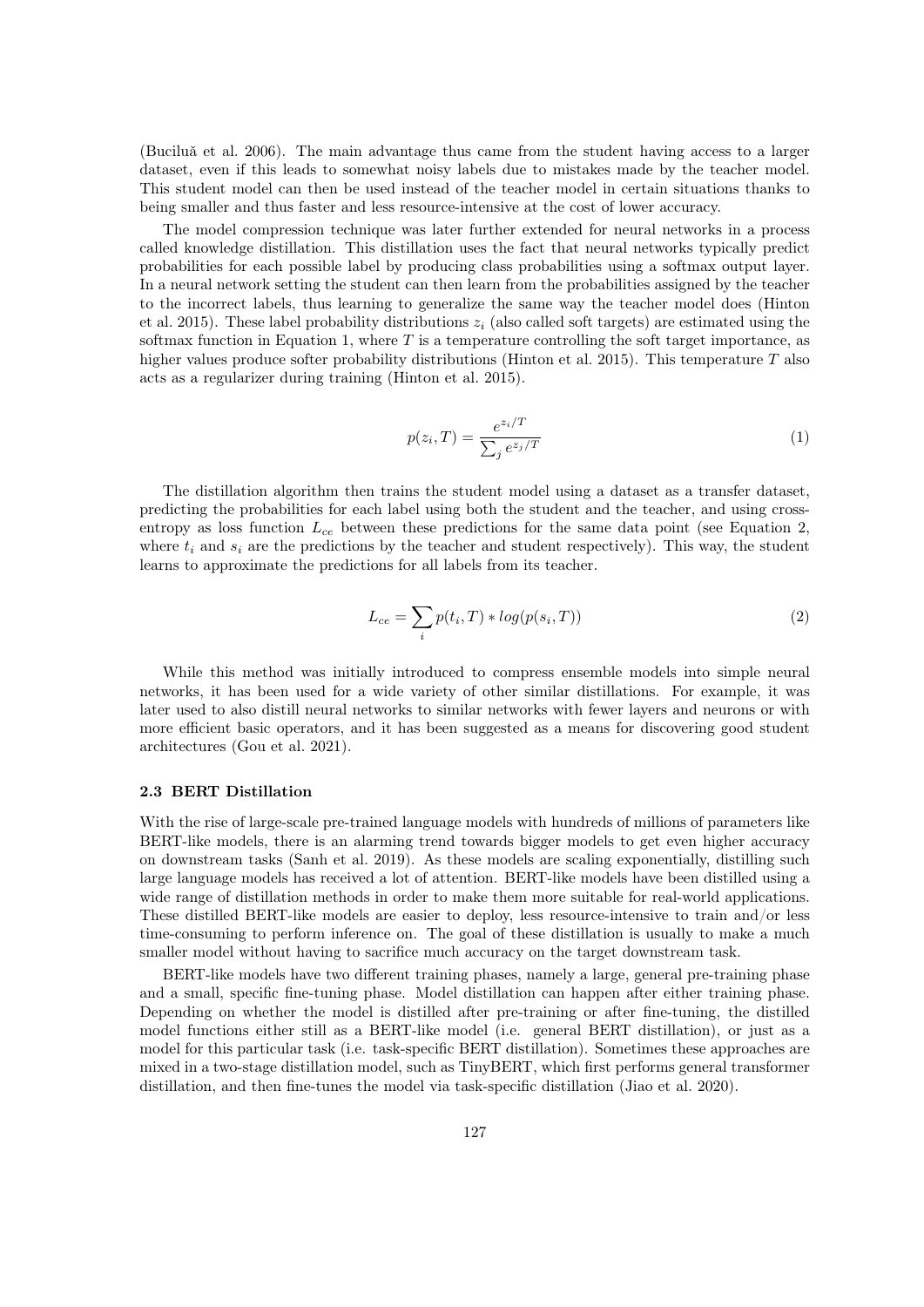#### 2.3.1 Task-Specific BERT distillation

In task-specific BERT distillation, a large BERT-like model is fine-tuned for a particular task, and then afterward distilled into a much smaller student network that can then only perform this specific downstream task. This smaller student network is often a completely different type of neural network architecture than BERT, e.g. an LSTM-based classifier. It has been shown that fine-tuned BERTlike models can be distilled to a BiLSTM with the number of parameters cut to 1/100 and inference time to 1/15 of the original model's values and still achieve comparable results on language tasks such as paraphrasing, natural language inference and sentiment classification (Tang et al. 2019).

#### 2.3.2 General BERT distillation

General BERT distillation distills a pre-trained BERT-like model and aims to still retain the same properties as the original pre-trained model. The resulting student model is usually a similarly structured but smaller BERT-like architecture and thus can then still be fine-tuned for other downstream tasks, just like its teacher (Sanh et al. 2019). One of the reasons why distilled general BERT models still have similar accuracy on downstream tasks is because the BERT model is significantly overparametrized (Kovaleva et al. 2019). Most heads in the same layer contain self-similar attention patterns (Clark et al. 2019). Due to BERT containing a lot of redundant heads given the rest of the model, 20% to 40% of the heads can be pruned without noticeable negative impact (Michel et al. 2019). In fact, disabling attention in certain heads of the BERT model can even lead to performance improvement (Kovaleva et al. 2019).

DistilBERT employs knowledge distillation by learning the probability distribution for tokens in the MLM task. Its student model is created by removing the token-type embeddings and pooler (for the NSP task) from BERT, and halving the number of layers, while the rest of the BERT architecture is kept identical. The distillation uses three loss functions, namely the  $L_{CE}$  (Equation [2\)](#page-2-1), the masked language modeling loss  $L_{mlm}$  (Devlin et al. 2019) and cosine embeddings loss  $L_{cos}$  (Sanh et al. 2019) to align student and teacher hidden state vector directions. The resulting model had 40% fewer parameters and still retained 97% its language understanding while being 60% faster (Sanh et al. 2019).

Determining the size and architecture of the student model is a non-trivial task. Researchers found optimal sizes for the student architecture, both experimentally (Turc et al. 2019) and using formal optimal parameter extraction methods such as Bort (de Wynter and Perry 2020). Bort was proposed as an optimal subset of BERT's architectural parameters, and it is architecturally similar to BERT and uses the RoBERTa tokenizer. Instead of deciding the architecture parameters arbitrarily, the authors of Bort attempted to discover optimal parametrizations. These Pareto optimal architectural parameters are supposed to balance the inference speed, parameter size and error rate. The Bort parameters specify a model that is 16% the size of its BERT-large teacher and 20 times faster than BERT-large on a CPU on a wide range of language tasks (de Wynter and Perry 2020). While the found Bort hyperparametrizations are known  $(D=4, A=8, H=1024, I=768)$ . its finetuning algorithm Agora is not publicly available.

## 3. RobBERTje Distillation Experiments

There are several types of choices when performing distillation on a BERT-like model. While previous research has explored several distillation algorithms and architectural parameters, little studies have evaluated the importance of the transfer dataset. For example, there has been some disagreement whether training on the non-shuffled or shuffled versions of the OSCAR training dataset influences the performance of a pre-trained BERT-like model positively or negatively (Wouts 2020, Delobelle et al. 2020). The same question can be raised about the transfer dataset in BERT distillation. Similarly, no research has tried to replicate the Bort research by using its found optimal hyperparameters for a language other than English.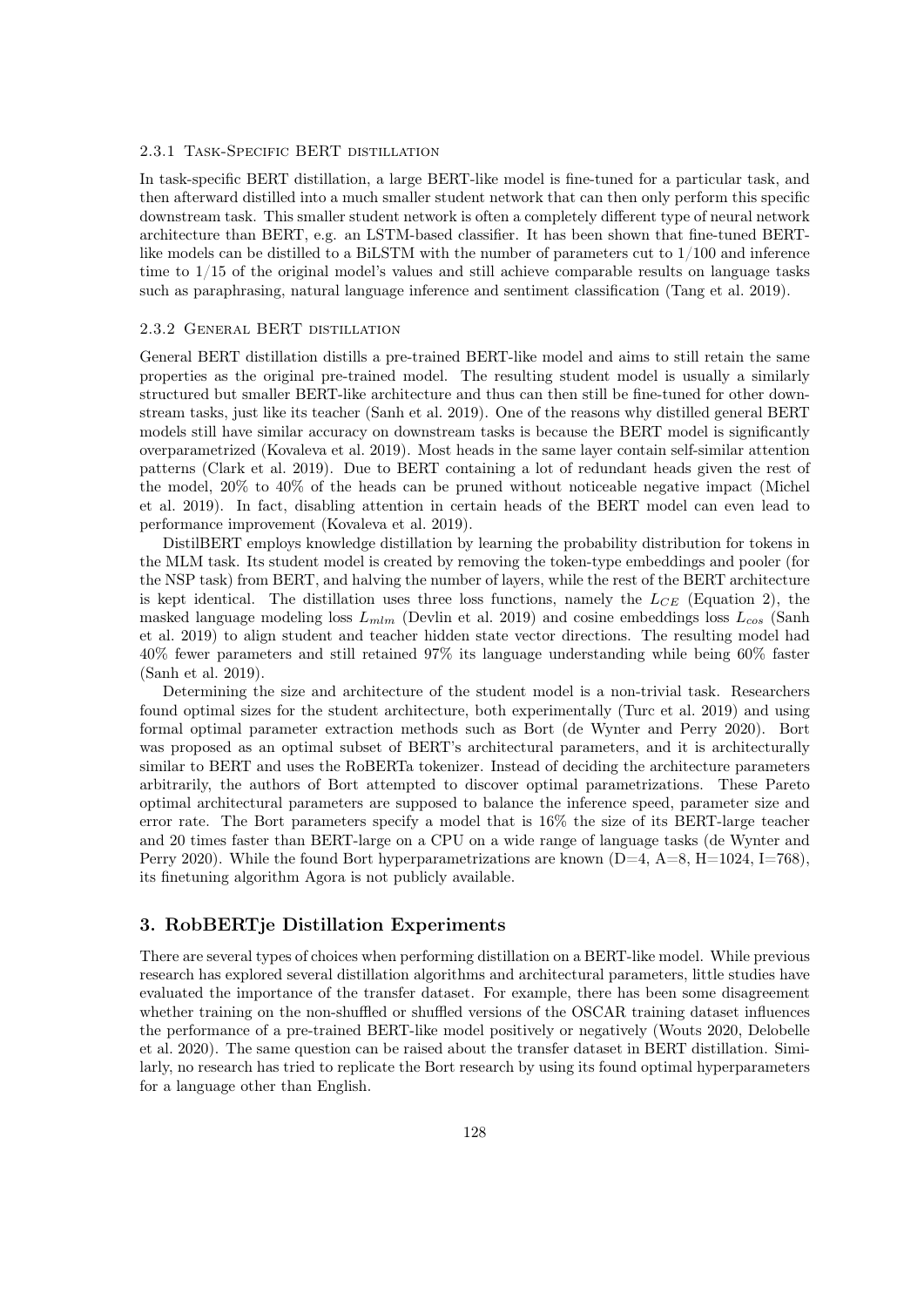To perform our distillation experiments, we distill several smaller models from the Dutch Rob-BERT model. Since this model achieves state-of-the-art results on many downstream Dutch language tasks (Delobelle et al. 2020), distilling these models allows us to not only evaluate our hypotheses but also provide the Dutch NLP community with smaller, near state-of-the-art Dutch language models. As RobBERT uses the RoBERTa architecture (Liu et al. 2019) and the OSCAR corpus (Ortiz Suárez et al. 2019), we decided that the distilled RobBERT models should also use smaller versions of both for its architecture and transfer dataset. We then experimented with the influence of order and the length of the transfer dataset and replicated studies of the DistilBERT and Bort architectures.

As there are many choices to make when distilling a model, we test out several choices for the data and target distillation architecture. More specifically, we test whether it matters if the training corpus is shuffled [\(§ 3.1\)](#page-4-0), the influence of the length of the training sequences [\(§ 3.2\)](#page-4-1) and what distillation architecture hyperparametrization works best for the distilled model [\(§ 3.3\)](#page-5-0).

#### <span id="page-4-0"></span>3.1 To Shuffle Or Not To Shuffle?

The OSCAR 2019 corpus (Ortiz Suárez et al. 2019) is one of the most used datasets to train large language models and is publicly available in a shuffled form for obfuscation purposes. It is constructed by automatically classifying the language of the web-crawled CommonCrawl dataset. The original, non-shuffled variant is also available upon request. While some hypothesized that using a nonshuffled version could allow the model to learn dependencies spanning multiple sequences (Wouts 2020), the order itself might also not be important for pre-training because each input sequence is used individually. Since RoBERTa dropped next-sentence prediction due to it being an ineffective pre-training task, models using this optimized training regime also lack these longer connections across separate training sequences (Liu et al. 2019). It is possible that not shuffling the dataset could hurt the training performance due to less diverse training sequences in every batch. These batches could then potentially be less representative of the true gradient over the whole dataset, thus pushing the gradient into less desirable directions. To get more insights on the advantages and disadvantages of shuffling the transfer datasets, we set up an experiment where we distilled two models (Shuffled and Non-shuffled) using the DistilBERT regime, where only the nature of the transfer dataset was different.

#### <span id="page-4-1"></span>3.2 Sequence Merging for Increased Sequence Length

Another unexplored question is the impact of the length of the unlabeled text sequences of the transfer dataset on the performance of the resulting distilled models. For example, the Dutch OSCAR corpus has mostly relatively short sequences (< 40 tokens, [Figure 2\)](#page-6-0), which may or may not comprise multiple sentences. However, since the OSCAR corpus marks the start and end of the documents, these short sequences arise from using newlines and it is possible to concatenate these related text sequences into valid longer ones. We thus derive a new transfer dataset by concatenating two sequential lines from the same document into one training sequence with a probability  $p = 0.5$ . We hypothesize that using longer sequences allows later input positions of the distilled model to see more actual data instead of padding tokens. This is important, as up to 512 input token positions are uniquely encoded with a positional encoding. Given the fact that OSCAR mostly has short sentences, later positions do not have as many training examples as earlier positions, which might affect tasks containing important information at the end of the input positions. Merging subsequent sequences from the same documents could thus theoretically improve the performance of downstream tasks that involve processing long sequences. An additional benefit is that merging sequences compacts the dataset into fewer sequences, thus decreasing training time and energy for pre-training and distillation. Since a BERT-like model always processes all input tokens anyway, the longer lengths do not influence training time. One downside is that this leaves relatively less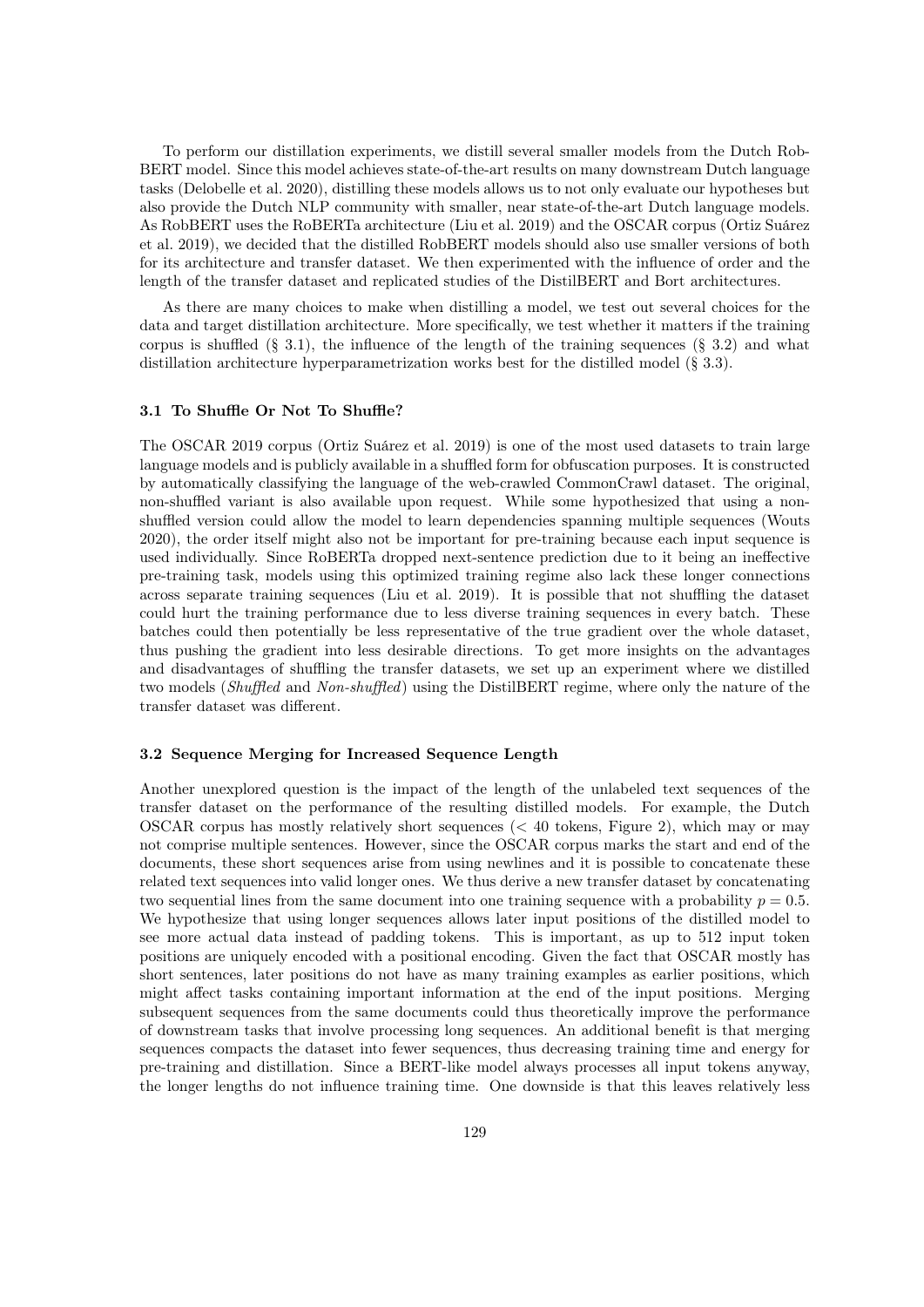training data for the initial input positions of the model compared to the original version using a non-merged corpus (e.g. Non-shuffled).

- Activiteiten vinden plaats op het menpark Monnikenbos te Wapenveld. In overleg … 1
- In overleg op een andere locatie. 2
	- Append sequence with probability p
- Voor de onderhoudswerkzaamheden zijn we op zoek naar een klusjesman … 4 We zoeken een of meerdere vrijwilligers die kunnen helpen met allerlei … 5
- Het betreft een vrijwilligersfunctie. Eventuele reiskosten kunnen worden … 6
- Figure 1: Excerpt from the Dutch section of OSCAR (Ortiz Suárez et al. 2019) to highlight how different sequences, stored and represented as different lines, are merged within a document.

We created a new dataset from the non-shuffled Dutch OSCAR dataset by randomly merging a sequence with its following sequence with a probability of 50% if they are from the same document. This resulted in a smaller corpus with generally longer sequences [\(Figure 2\)](#page-6-0), thus reducing the time required to perform the distillation. After the sequence merging, we shuffled the sequences from the resulting, merged corpus before using it as a transfer dataset.

#### <span id="page-5-0"></span>3.3 Target Architecture

3

7

There are several choices when it comes to choosing the student architecture and its hyperparametrization for distillation, as we discussed in [§ 2.3.](#page-2-2) For the earlier two experiments, we used the DistilBERT architecture hyperparametrizations (Sanh et al. 2019), which roughly halves the number of parameters and keeps the general properties of the teacher (RobBERT). As mentioned earlier, the Bort model recently emerged with a claim to have found an optimal hyperparametrization, balancing inference speed, parameter size and error rate (de Wynter and Perry 2020). The Bort model also uses only 56M parameters, while its teacher BERT-large uses 340M (for reference, the BERT-base model uses 110M parameters). We aim to replicate this study using the same student architecture with the same hyperparameters and test whether these parametrizations are still optimal when used on this Dutch RobBERT model. However, we kept the hidden size to 768 to allow for hidden distillation, which is the same hidden size as the teacher model. We used the Merged subsequences transfer dataset to distill this Dutch Bort model from its RobBERT teacher. Since the specialized code used for fine-tuning in the Bort paper is not publicly available, we use the same fine-tuning procedures as Sanh et al. (2019) to fine-tune the resulting distilled model.

## 4. Experimental setup

In this section, we provide an overview of the Dutch language tasks and the corresponding datasets we used to evaluate our models. We also give a detailed overview of our distillation and fine-tuning setup.

#### <span id="page-5-1"></span>4.1 Benchmark Task Datasets

We evaluated the performance of the distilled models described in the previous section on six types of language tasks. This wide range of downstream language tasks allows us to gain insights into which models perform better on what types of tasks. These tasks overlap with evaluation tasks in the original RobBERT paper, which are described in more detail in that paper (Delobelle et al. 2020).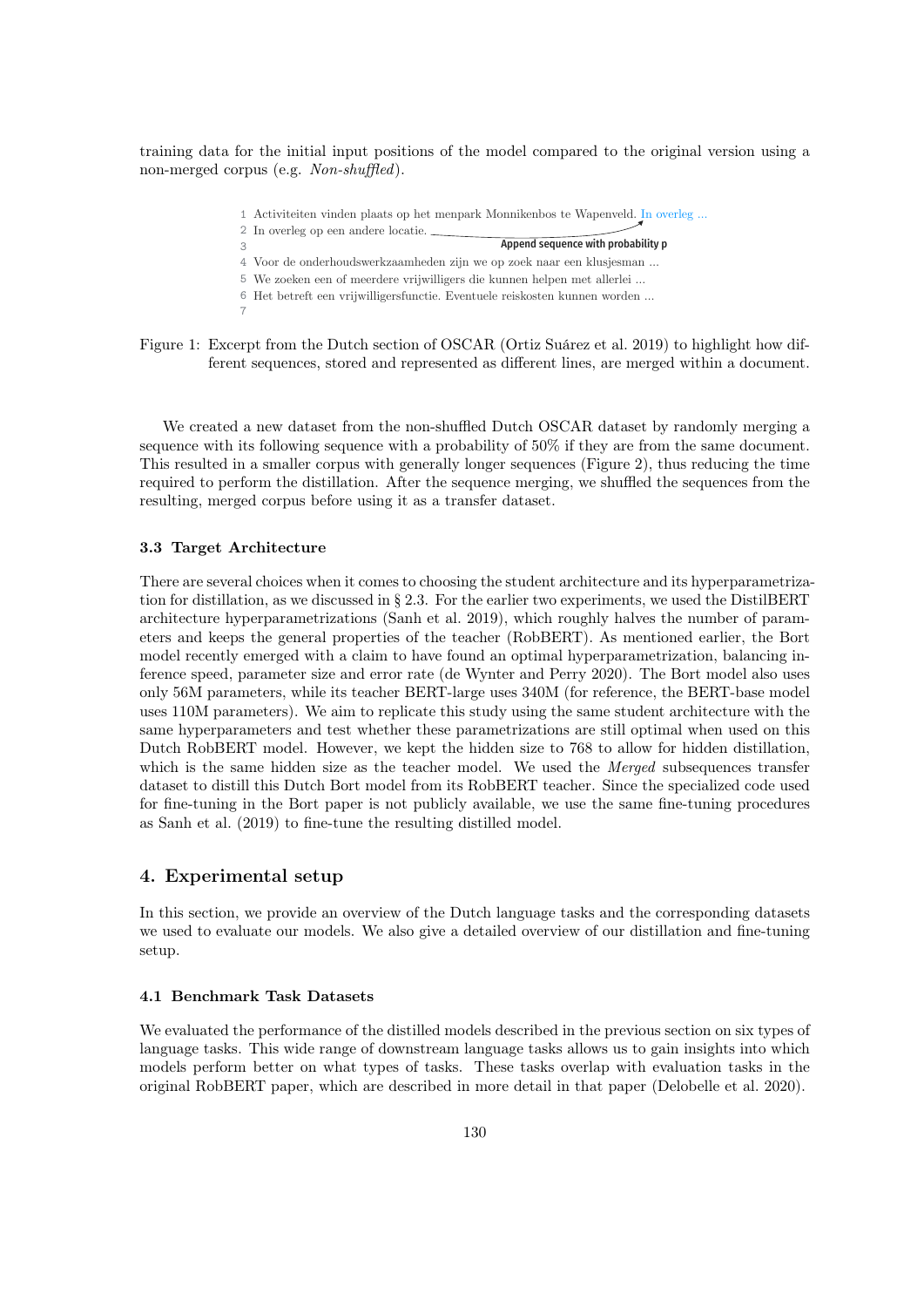

<span id="page-6-0"></span>Figure 2: Distribution of the sequence length of non-shuffled OSCAR with and without merging sentences, and the sequence lengths of several task datasets.

#### 4.1.1 Sentiment Analysis (SA)

Sentiment analysis is a language task in which the model needs to predict subjective information of a text, e.g. whether a given article has a more positive or more negative sentiment. To evaluate the sentiment analysis performance, we use the Dutch Book Reviews Dataset (DBRD) (van der Burgh and Verberne 2019), which is a binary classification sentiment analysis dataset. It contains 22K book reviews with a label denoting whether the review was a positive (4-5 stars on the Hebban.nl book reviews website) or a negative review (1-2 stars). The text sequences are generally rather long, with 20.8% of the reviews longer than the maximum input size of the RobBERT and RobBERT is models (Figure [2\)](#page-6-0). For these long reviews, we use the last 512 tokens of the sequence, as these were also used instead of the first 512 tokens as in Delobelle et al. (2020), which found that this choice leads to better performance in the RobBERT evaluation.

#### 4.1.2 Co-reference Resolution (CR)

Co-reference resolution is a language task in which the model predicts which parts of a sentence reference the same entity, e.g. matching pronouns with the named entity earlier or later in a sentence. To evaluate the performance of the distilled models on this type of task, we make the models predict whether a sentence needs to be filled with *die* or *dat* on a given position, as the choice depends on which word it refers to. We use the EuroParl dataset (Koehn et al. 2005), which contains the proceedings from the European Parliament, to predict the pronouns in. This corpus was also used when this *die-dat*-disambiguation task was initially introduced by Allein et al. (2020). In the dataset, 947k training sentences are used for training the model to predict whether "die" or "dat" should be inserted in a position in the sentence, 237k sentences are used as validation and 305k for testing.

#### 4.1.3 Named Entity Recognition (NER)

In a named entity recognition task, a model needs to predict which parts of a text sequence are named entities, and often also what type of named entity. In our experiments, we evaluate the named entity recognition capabilities by using the CoNLL-2002 dataset (Tjong Kim Sang 2002). In this dataset, words from sentences are tagged as starting or continuing a named entity, and also what type of entity (person, organization, location or miscellaneous). The training data contains 15.8K sequences, with 2.8K validation sequences and 5.1K test sequences.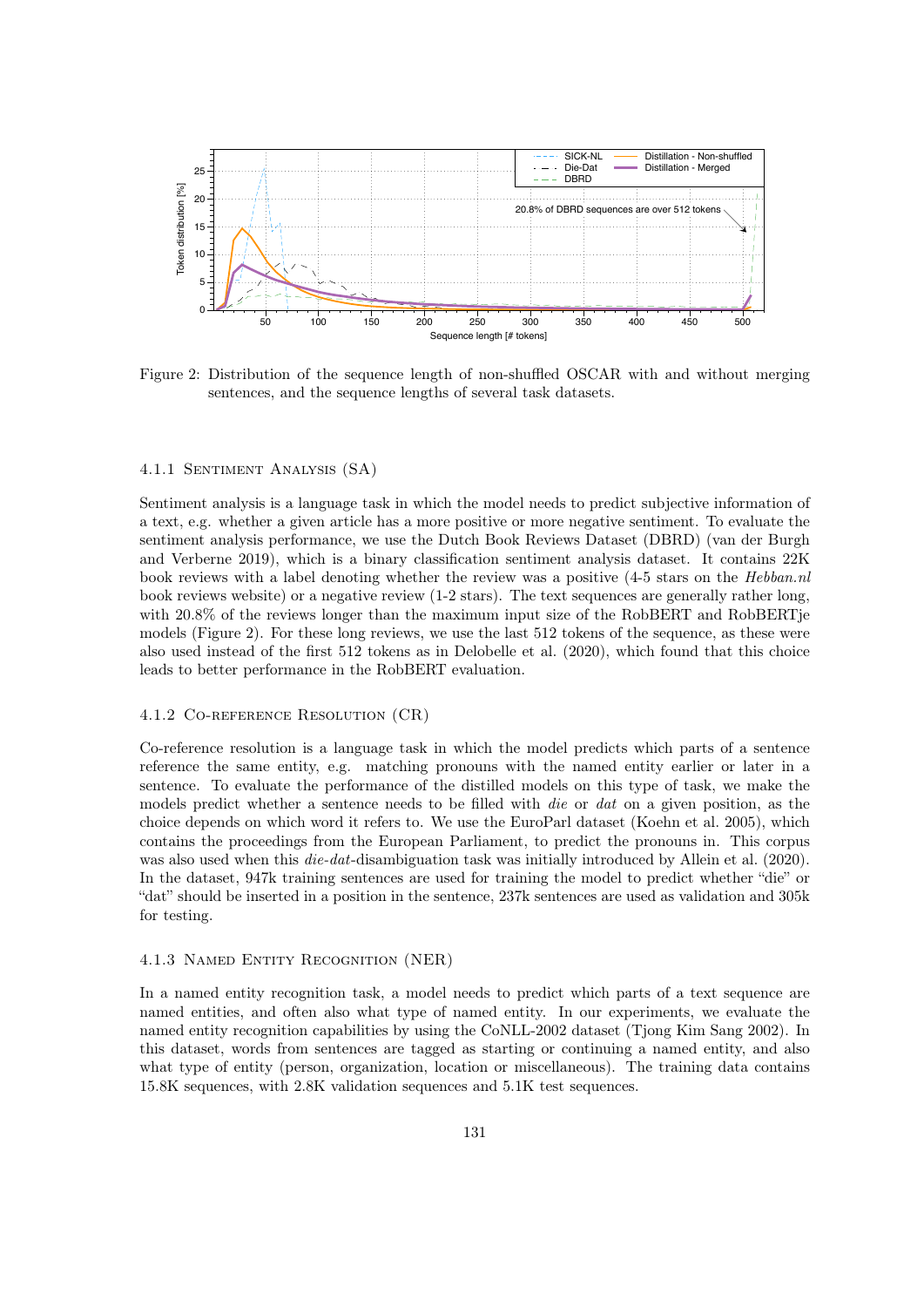#### 4.1.4 Part-of-Speech Tagging (POS)

Part-of-speech tagging is a language task in which a model predicts the part-of-speech tag (e.g. adjective, noun, etc) for each word of a text sequence. For our experiments, we used the universal dependencies version of the Lassy dataset (Van Noord et al. 2013). This dataset contains sentences where each word is tagged as the beginning or continuing a certain part-of-speech tag and contains 5787 training examples, 676 examples for validation and 875 examples for testing.

#### 4.1.5 Natural Language Inference (NLI)

Natural language inference is a language task in which a model needs to predict for two statements whether the second statement is a consequence, contradiction or neither of the first statement. We use SICK-NL (Wijnholds and Moortgat 2021) as the natural language inference dataset for our experiments. This dataset is a semi-automatically translated version of the original SICK natural language inference dataset (Marelli et al. 2014), which contains sentence pairs annotated with their relatedness (score from 1 to 5) and entailment (entailment, contradiction and neutral). We modified the SICK-NL dataset by adding a period at the end of the sentences, as this significantly improves the performance for BERT models due to the fact that these models are generally trained on well-formed sentences with complete punctuation.

#### 4.1.6 Pseudo-Perplexity (PPPL)

Perplexity is a metric for evaluating language models and is defined as the exponentiated average negative log-likelihood of a sequence, thus indicating how well a model can predict the right token. Since BERT models are generally not well suited for this metric, an alternative pseudo-perplexity (PPPL) was proposed for measuring how well the MLM models a corpus of sentences (Salazar et al. 2019). For each input sentence, the PPPL algorithm creates all possible versions of this sentence with one masked token and then multiplies the probabilities for all sentences. We used the last segment of the non-shuffled OSCAR corpus as the evaluation data. While our previous language tasks all measure the performance of fine-tuned versions of the distilled models, the PPPL metric allows us to measure the MLM quality of the distilled model itself<sup>[2](#page-7-0)</sup>.

#### 4.2 Setup

After distillation, we fine-tune all 4 distilled model variants on the trainable tasks (SA, CR, NER, POS, and NLI) discussed in [§ 4.1.](#page-5-1) For each of the 5 fine-tuning tasks, we train 5 models with random hyperparameters (a full list is provided in [Table 3\)](#page-15-0), resulting in 100 fine-tuned models in total. We select the best-performing model on the validation set and evaluate this on the test set, of which the results are reported.

All fine-tuned models were trained on 1 Nvidia 1080 Ti GPU with a batch size of 8. Because the distillation objective required loading both the teacher model and the smaller trainable model, the batch size was slightly lower, namely 5. To improve stability during distillation, we accumulated gradients for 128 steps, giving an effective batch size of 640. We perform these experiments using the first 1GB of the non-shuffled Dutch OSCAR dataset using one Nvidia 1080 Ti. For the MLM perplexity evaluation, we use 50k sequences from the last shard of the non-shuffled dataset.

To aid reproducibility and to promote further fine-tuning on these smaller but effective language models, we release our distilled RobBERT models, as RobBERTje, as well as the training configurations, on <https://github.com/ipieter/robbertje> and on HuggingFace's Hub under the "DTAI-KULeuven/robbertje-" prefix.

<span id="page-7-0"></span><sup>2.</sup> We used a script at [https://github.com/iPieter/universal-distillation#evaluating-language-models](https://github.com/iPieter/universal-distillation##evaluating-language-models).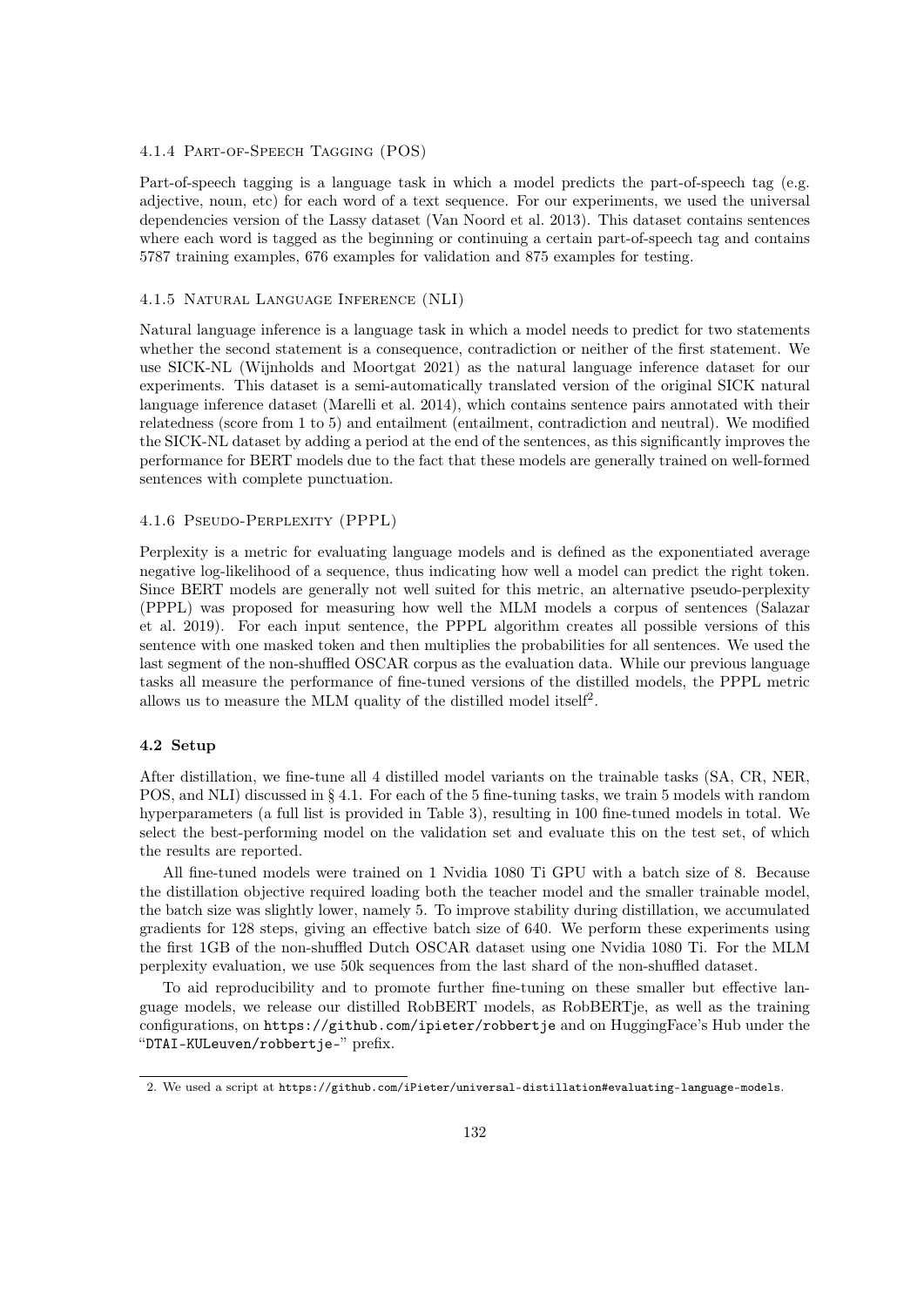## 5. Results

We present the results of our experiments in [Table 1,](#page-9-0) where we also include some hyperparameters and the size of the training corpora. For comparison, we also included another Dutch BERT model called BERTje (de Vries et al. 2019). We discuss the results of each experiment separately.

#### 5.1 Shuffled versus Non-Shuffled

In the first experiment, we tested the influence of shuffling the transfer dataset on the performance of the resulting distilled model. This is achieved by distilling two RobBERTje models, which only differ in the fact that Shuffled uses the shuffled OSCAR corpus, and Non-shuffled the original OSCAR corpus. The differences between these two models are very small for most downstream language tasks. Not shuffling the training data appears to give rise to a better MLM head in the distilled pre-trained model, as its pseudo-perplexity (PPPL) is much lower and thus better. Thee Shuffled model performs much better on sentiment analysis.

Compared to both RobBERT and BERTje, we observe that the performance trade-off varies between tasks. On most tasks, like NLI and POS tagging, there is only a slight decrease compared to the teacher model. Interestingly, the distilled Non-shuffled model even performs slightly better than the larger BERTje on co-reference resolution. The performance of both Non-shuffled and Shuffled on the NER and PPPL tasks are in contract much lower compared to their teacher RobBERT.

#### 5.2 Effect of Sequence Merging

We distilled a model called *Merged* that only differs with the *Shuffled* model in that it first concatenates some subsequent sequences of the transfer dataset (as explained in [§ 3.2\)](#page-4-1). We hypothesized that merging data into longer subsequences is advantageous to tasks using long sequences as input, as the later input tokens see relatively more input. We also hypothesized that merging subsequent sequences would likely be detrimental for tasks that deal with shorter sequences as they processed fewer training sequences than without merging. We see that the Merged model acts according to our hypotheses compared to its non-merged counterparts. It performs better than both on the sentiment analysis task, which uses the long movie reviews of the DBRD dataset that often use all input tokens (Figure [2\)](#page-6-0). Similarly, it performs worse on tasks that have shorter sequences such as SICK-NL, which has the shortest sequences of all tasks (as can be seen on [Figure 2\)](#page-6-0). Similarly, there is another large trade-off for co-reference resolution, which also uses more of the early input tokens. Thus, we recommend this model only for downstream tasks that require the full input token length.

#### 5.3 Target Architecture Hyperparametrization

We evaluated the performance when using the Bort hyperparametrizations on the Dutch RobBERT model by distilling a model with these architecture sizes. Our distilled *Bort* model is much smaller and faster than the other DistilBERT-based models. For example, fine-tuning to SICK-NL is 4 times faster than RobBERT and 2.2 times faster than our merged sequence distillation. However, while it might be much smaller, it is significantly outperformed by its DistilBERT counterparts on all tasks. It also has a much worse performance on the tasks compared to its teacher than one might expect from the results of the original English Bort (de Wynter and Perry 2020). As this set of hyperparameters was found to be optimal for the English RoBERTa model (de Wynter and Perry 2020), these results are quite surprising. One possible explanation is that we had to use default fine-tuning algorithms instead of the specialized Bort fine-tuning algorithm called Agora because this algorithm was not made public. Regardless, we were thus unable to find evidence that their calculated optimal hyperparameters also work for Dutch BERT models.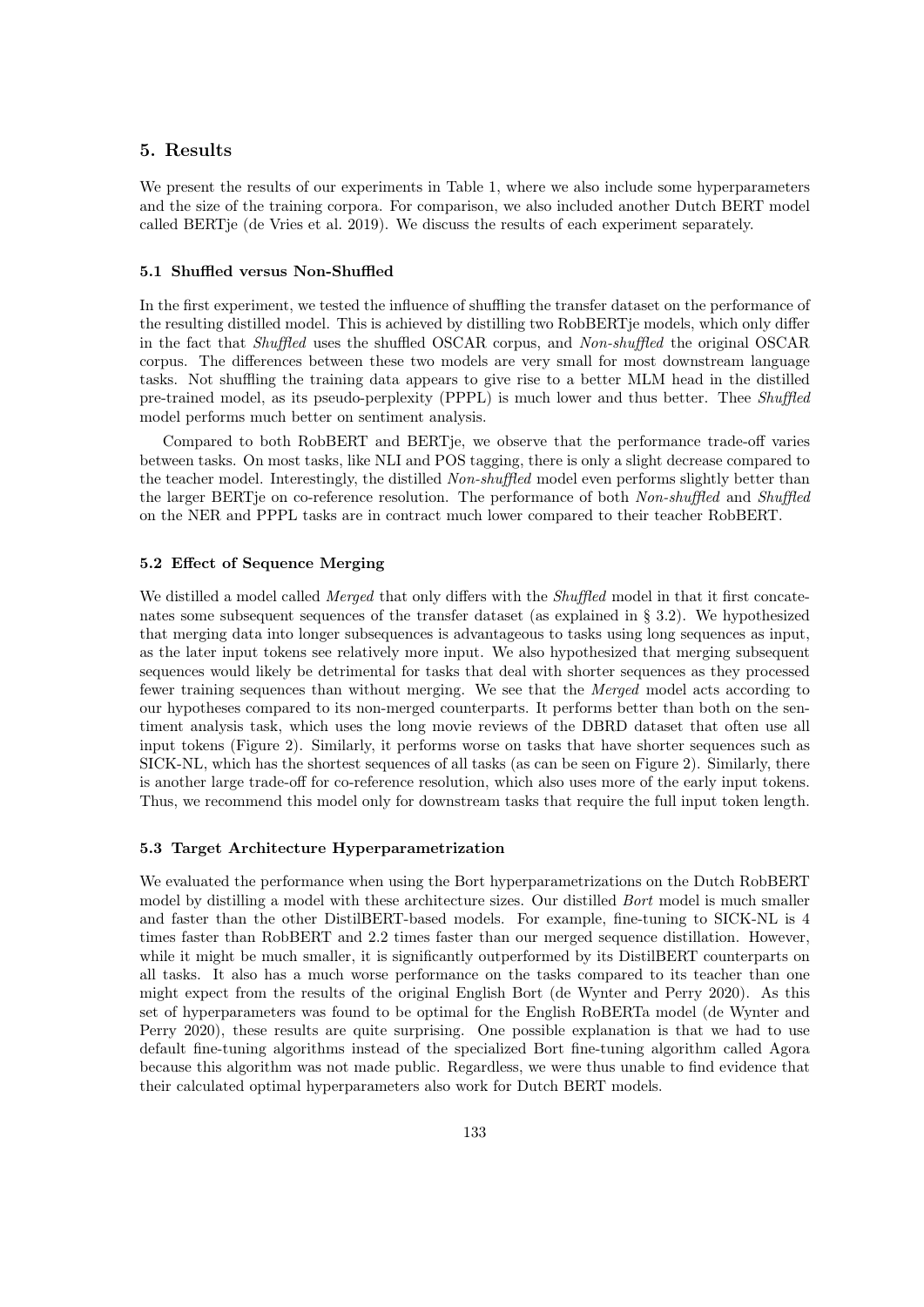<span id="page-9-0"></span>Table 1: Overview of all pretrained models and benchmark results and number of decoder layers D, number of attention heads A, hidden size H and intermediate layer size I. We report accuracy and 95% CI for all benchmark scores, except NER, which uses the  $F_1$  score. PPPL results for RobBERT are indicative, since we could not guarantee the pre-training data was not seen before. (Results indicated with <sup>∗</sup> are reported by Delobelle et al. (2020), ∗∗ by Wijnholds and Moortgat (2021) and ∗∗∗ by de Vries et al. (2019).)

|                         |        | <b>HYPERPARAMETERS</b> |    |     |      |                  | <b>BENCHMARK SCORES</b> |                   |         |                  |                |       |
|-------------------------|--------|------------------------|----|-----|------|------------------|-------------------------|-------------------|---------|------------------|----------------|-------|
| Model                   | Data   | D                      | A  | н   |      | Params           | <b>SA</b>               | $_{\rm CR}$       | NER.    | <b>POS</b>       | NLI            | PPPL  |
| RobBERT v2              | 39 GB  | 12                     | 12 | 768 | 3072 | 116 M            | $94.4 \pm 1.0^*$        | $99.2 \pm 0.03^*$ | $89.1*$ | $96.4 \pm 0.4^*$ | $84.2 \pm 1.0$ | 7.76  |
| <b>BERTie</b>           | 12 GB  | 12                     | 12 | 768 | 3072 | 109 <sub>M</sub> | $93.0***$               | $98.3*$           | $88.3*$ | $96.3*$          | 83.94**        | 12.22 |
| Non-shuffled $(\S 3.1)$ | 1 GB   | 6                      | 12 | 768 | 3072 | 74 M             | $90.2 \pm 1.2$          | $98.4 \pm 0.1$    | 82.9    | $95.5 \pm 0.4$   | $83.4 \pm 1.0$ | 12.95 |
| Shuffled $(\S 3.1)$     | 1 GB   | 6.                     | 12 | 768 | 3072 | 74 M             | $92.5 \pm 1.1$          | $98.2 \pm 0.1$    | 82.7    | $95.6 \pm 0.4$   | $83.4 \pm 1.0$ | 18.74 |
| Merged $(\S 3.2)$       | $1$ GB | 6.                     | 12 | 768 | 3072 | 74 M             | $92.9 \pm 1.1$          | $96.5 \pm 0.1$    | 81.8    | $95.2 \pm 0.4$   | $82.8 \pm 1.1$ | 17.10 |
| Bort $(\S 3.3)$         | 1 GB   | $\overline{4}$         | 8  | 768 | 768  | 46 M             | $89.6 + 1.3$            | $92.2 \pm 0.1$    | 79.7    | $94.3 \pm 0.4$   | $81.0 + 1.1$   | 26.44 |

#### 6. Limitations and fairness

Delobelle et al. (2020) also presented an in-depth fairness analysis of their model, investigating both intrinsic and extrinsic forms (Blodgett et al. 2020) of gender bias. Because stereotypes, biased language and even hate speech all occur in the datasets on which many language models are trained, including OSCAR for RobBERT and RobBERTje (Caswell et al. 2021), these models are capable of replicating these input patterns. This results in many observed problematic correlations (May et al. 2019, Blodgett et al. 2020, Webster et al. 2020, Delobelle et al. 2020). This sparked the creation of metrics to quantify these correlations in LMs like BERT, some based on previous works on bias in word embeddings (Bolukbasi et al. 2016). For an overview and comparison of such metrics, we refer the reader to Delobelle et al. (2021).

The Word Embedding Association Test (WEAT) (Caliskan et al. 2017) is one such metric that was later extended to the Sentence Embedding Association Test (SEAT) using templates (May et al. 2019). Kurita et al. (2019) observe that using WEAT for the learned BERT embeddings fails to find many statistically significant biases, which is addressed in the presented log probability bias score. This score computes a probability  $p_{tgt}$  for a target token t (e.g. 'He' or 'She') from the distribution of the masked position  $X_m$  following

$$
p_{tgt} = P\left(X_m = t \mid \mathbf{x}; \theta\right),
$$

for a template sentence, e.g. "<mask> is a nurse" with  $\langle \text{mask} \rangle$  indicating the masked position  $X_m$ . Since the prior likelihood  $P(X_m = t)$  can skew the results, the authors correct for this by calculating a template prior  $p_{prior}$  by additionally masking the token(s) with a profession or another attribute  $x_p$ , following

$$
p_{prior} = P\left(X_m = t \mid \mathbf{x} \setminus \{x_p\}; \theta\right).
$$

Both probabilities are combined in a measure of association  $\log \frac{p_{tgt}}{p_{prior}}$  and the bias score is the difference between the association measures for two targets, like 'He' and 'She'. Kurita et al. (2019) applied their method on the original English BERT model (Devlin et al. 2019) and found statistically significant differences for all categories of the WEAT templates. We use this metric in combination with the translated list of professions by Delobelle et al. (2020) to evaluate gender stereotyping in our distilled models, as shown in [Table 2.](#page-10-0)

The bias evaluations in [Table 2](#page-10-0) do show that the original RobBERT model was exhibiting some gender stereotyping with regards to professions, as noted before by Delobelle et al. (2020). The distilled models do seem to correct this stereotyping and all except the Bort model even overcompensate. Webster et al. (2020) noted that regularization methods, in their case dropout, are effective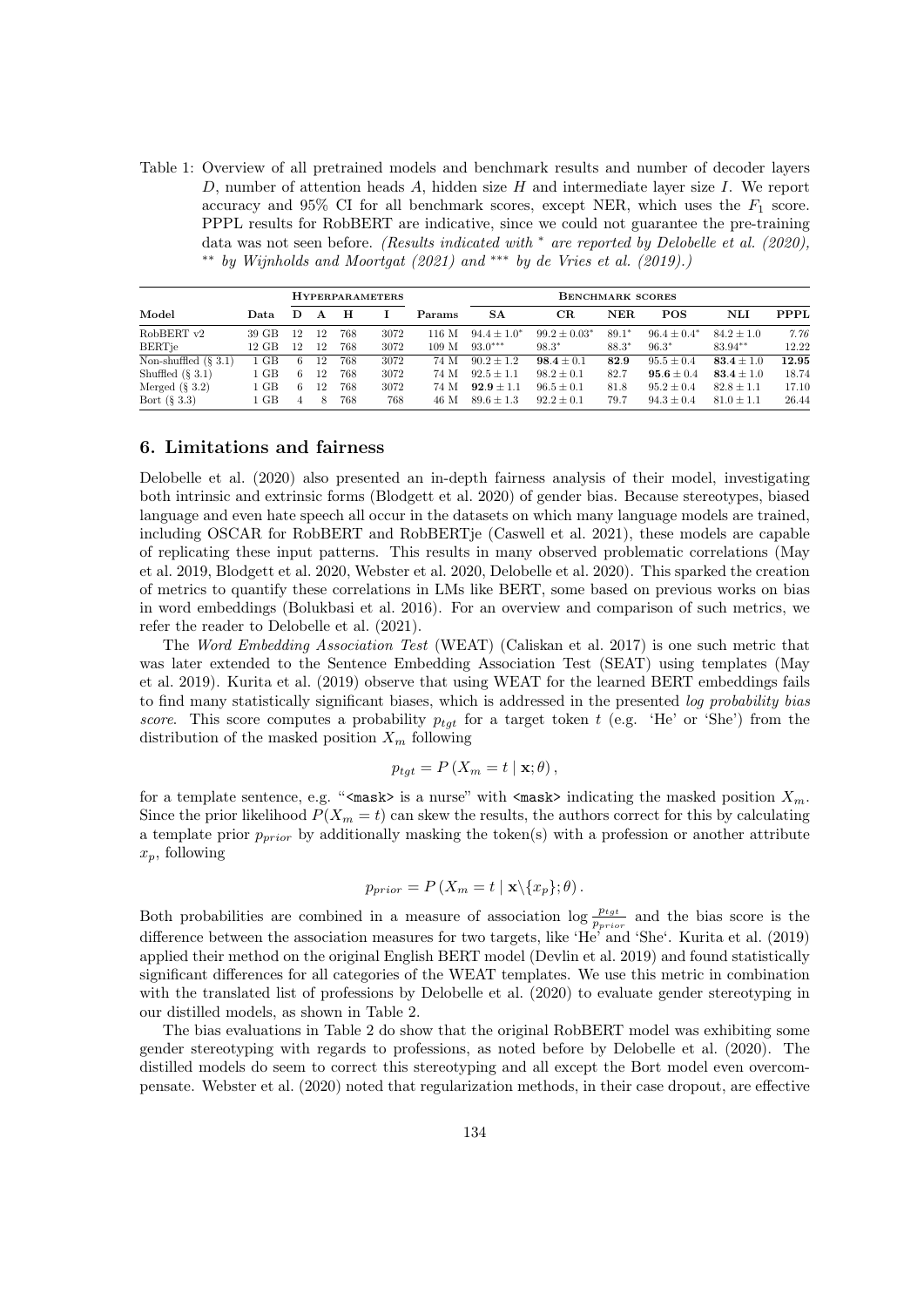<span id="page-10-0"></span>

|                                                                      |  | Table 2: Log probability bias score for RobBERT and our RobBERT je models. Positive scores |  |
|----------------------------------------------------------------------|--|--------------------------------------------------------------------------------------------|--|
| indicate higher correlations with gender stereotypes of professions. |  |                                                                                            |  |

|                                                                                        | Bias score                            |
|----------------------------------------------------------------------------------------|---------------------------------------|
| Teacher (Delobelle et al. 2020)                                                        | 1.10                                  |
| Non-shuffled $(\S 3.1)$<br>Shuffled $(\S 3.1)$<br>Merged $(\S 3.2)$<br>Bort $(\S 3.3)$ | $-0.52$<br>$-0.50$<br>$-0.67$<br>0.04 |

in attenuating stereotypes. Since knowledge distillation with soft targets can be considered a form of regularization (Hinton et al. 2015), we suspected that our distilled models would show a decrease in stereotypes. The results in [Table 2](#page-10-0) confirm this.

## 7. Future Work

In this paper, we focused on general BERT distillation to create distilled versions of RobBERT that can still be fine-tuned in the same way. It would be interesting to perform task-specific distillation or even two-stage distillation like TinyBERT on RobBERT and compare the performance against the general RobBERTje models. Since models distilled from task-specific distillation do not need to be BERT-like models, they can be orders of magnitudes smaller and possibly more accurate on the target task. In this paper, however, we focused on general BERT distillation as we believe this lowers the threshold of fine-tuning Dutch BERT-like models thanks to the lower computational requirements and faster inference times. We hope that the Dutch NLP community can benefit from these models by fine-tuning a suitable RobBERTje model for their own downstream task with significantly less computing power and storage.

#### 8. Summary and Conclusions

In this paper, we created multiple distilled versions of the state-of-the-art Dutch RobBERT model and called this family of models "RobBERTje". In doing so, we found that the influence of using a shuffled dataset is small for distillation. We also found that randomly merging subsequent sequences of the non-shuffled dataset improves the performance of the distilled language model for tasks using longer input sentences. We replicated the Bort approach and found that while the model is much smaller than its DistilBERT counterpart, its performance was significantly worse on all tested tasks. Interestingly, we found that in distilling the RobBERTje models, they all show less stereotypical bias than their teacher RobBERT due to the soft labels acting as a regularizer. The overall results suggest that our new distilled RobBERTje models can be used for making a large number of downstream Dutch natural language processing tasks much more efficient while still achieving close to state-ofthe-art results.

#### Acknowledgements

We thank the anonymous reviewers for their valuable feedback. Pieter Delobelle was supported by the Research Foundation - Flanders (FWO) under EOS No. 30992574 (VeriLearn). Pieter Delobelle also received funding from the Flemish Government under the "Onderzoeksprogramma Artificiële Intelligentie (AI) Vlaanderen" programme. Thomas Winters is supported by the Research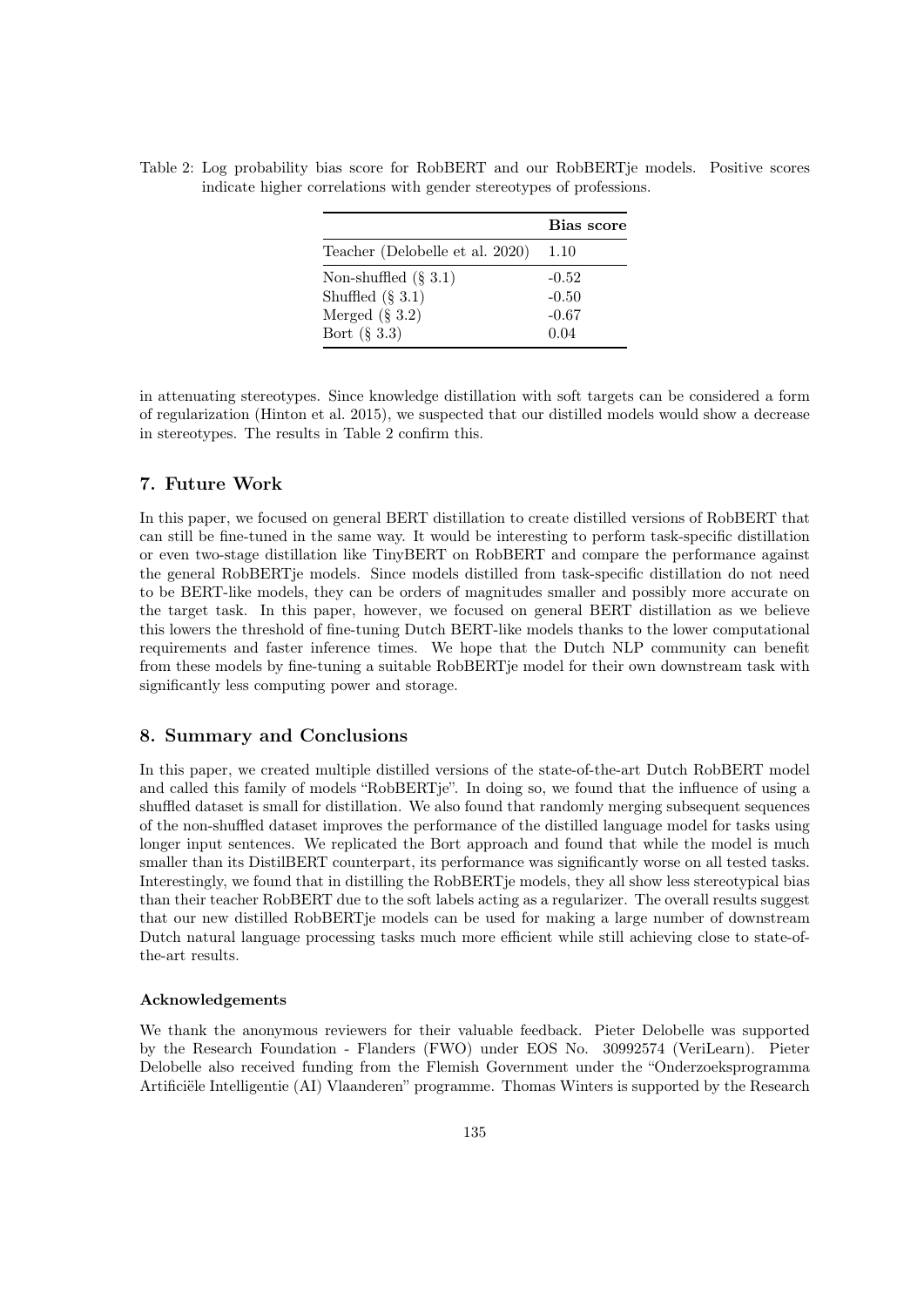Foundation-Flanders (FWO-Vlaanderen, 11C7720N). Bettina Berendt received funding from the German Federal Ministry of Education and Research (BMBF) – Nr. 16DII113f.

#### References

- Allein, Liesbeth, Artuur Leeuwenberg, and Marie-Francine Moens (2020), Automatically correcting Dutch pronouns "die" and "dat", Computational Linguistics in the Netherlands Journal 10, pp. 19–36.
- Bender, Emily M., Timnit Gebru, Angelina McMillan-Major, and Shmargaret Shmitchell (2021), On the dangers of stochastic parrots: Can language models be too big?, Proceedings of the 2021 ACM Conference on Fairness, Accountability, and Transparency, FAccT '21, Association for Computing Machinery, p. 610–623. https://doi.org/10.1145/3442188.3445922.
- Blodgett, Su Lin, Solon Barocas, Hal Daumé III, and Hanna Wallach (2020), Language (technology) is power: A critical survey of "bias" in NLP, Proceedings of the 58th Annual Meeting of the Association for Computational Linguistics, Association for Computational Linguistics, Online, pp. 5454–5476. https://www.aclweb.org/anthology/2020.acl-main.485.
- Bolukbasi, Tolga, Kai-Wei Chang, James Y Zou, Venkatesh Saligrama, and Adam T Kalai (2016), Man is to computer programmer as woman is to homemaker? Debiasing word embeddings, in Lee, D., M. Sugiyama, U. Luxburg, I. Guyon, and R. Garnett, editors, Advances in Neural Information Processing Systems, Vol. 29, Curran Associates, Inc.
- Buciluă, Cristian, Rich Caruana, and Alexandru Niculescu-Mizil (2006), Model compression, *Pro*ceedings of the 12th ACM SIGKDD international conference on Knowledge discovery and data mining, pp. 535–541.
- Caliskan, Aylin, Joanna J. Bryson, and Arvind Narayanan (2017), Semantics derived automatically from language corpora contain human-like biases, Science 356 (6334), pp. 183–186, American Association for the Advancement of Science. https://science.sciencemag.org/content/356/6334/183.
- Caswell, Isaac, Julia Kreutzer, Lisa Wang, Ahsan Wahab, Daan van Esch, Nasanbayar Ulzii-Orshikh, Allahsera Tapo, Nishant Subramani, Artem Sokolov, Claytone Sikasote, Monang Setyawan, Supheakmungkol Sarin, Sokhar Samb, Benoît Sagot, Clara Rivera, Annette Rios, Isabel Papadimitriou, Salomey Osei, Pedro Javier Ortiz Suárez, Iroro Orife, Kelechi Ogueji, Rubungo Andre Niyongabo, Toan Q. Nguyen, Mathias Müller, André Müller, Shamsuddeen Hassan Muhammad, Nanda Muhammad, Ayanda Mnyakeni, Jamshidbek Mirzakhalov, Tapiwanashe Matangira, Colin Leong, Nze Lawson, Sneha Kudugunta, Yacine Jernite, Mathias Jenny, Orhan Firat, Bonaventure F. P. Dossou, Sakhile Dlamini, Nisansa de Silva, Sakine Çabuk Ballı, Stella Biderman, Alessia Battisti, Ahmed Baruwa, Ankur Bapna, Pallavi Baljekar, Israel Abebe Azime, Ayodele Awokoya, Duygu Ataman, Orevaoghene Ahia, Oghenefego Ahia, Sweta Agrawal, and Mofetoluwa Adeyemi (2021), Quality at a glance: An audit of web-crawled multilingual datasets.
- Clark, Kevin, Urvashi Khandelwal, Omer Levy, and Christopher D Manning (2019), What does BERT look at? an analysis of BERT's attention, *Proceedings of the 2019 ACL Workshop* BlackboxNLP: Analyzing and Interpreting Neural Networks for NLP, pp. 276–286.
- de Vries, Wietse, Andreas van Cranenburgh, Arianna Bisazza, Tommaso Caselli, Gertjan van Noord, and Malvina Nissim (2019), BERTje: A Dutch BERT model, arXiv preprint arXiv:1912.09582.
- de Wynter, Adrian and Daniel J Perry (2020), Optimal subarchitecture extraction for BERT, arXiv:2010.10499, ArXiv. https://arxiv.org/abs/2010.10499.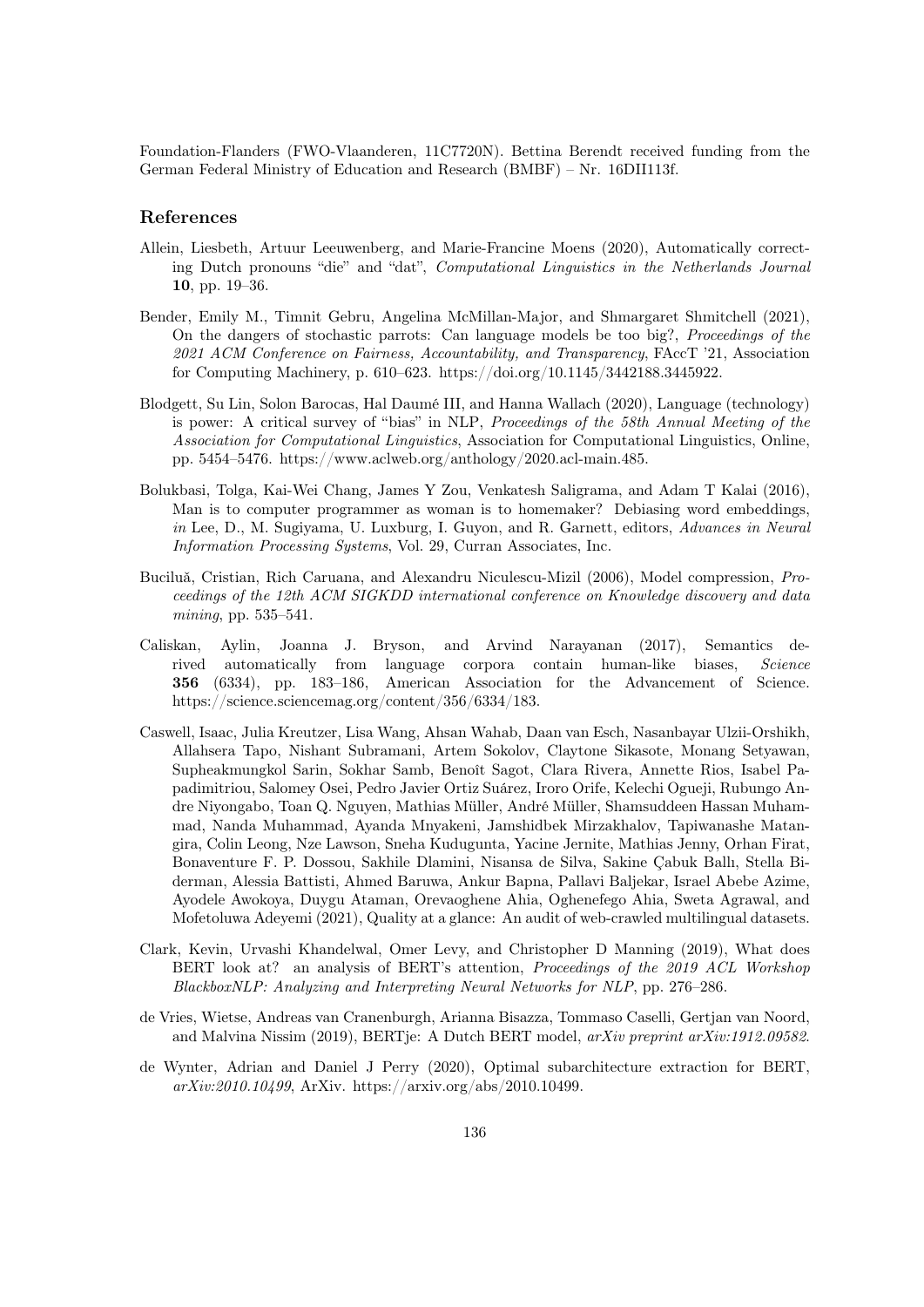- Delobelle, Pieter, Ewoenam Kwaku Tokpo, Toon Calders, and Bettina Berendt (2021), Measuring fairness with biased rulers: A survey on quantifying biases in pretrained language models,  $arXiv$ preprint arXiv:2112.07447.
- Delobelle, Pieter, Thomas Winters, and Bettina Berendt (2020), RobBERT: a Dutch RoBERTa-based Language Model, Findings of the Association for Computational Linguistics: EMNLP 2020, Association for Computational Linguistics, Online, pp. 3255–3265. https://www.aclweb.org/anthology/2020.findings-emnlp.292.
- Devlin, Jacob, Ming-Wei Chang, Kenton Lee, and Kristina Toutanova (2019), BERT: Pre-training of deep bidirectional transformers for language understanding, Proceedings of the 2019 Conference of the North American Chapter of the Association for Computational Linguistics: Human Language Technologies, Volume 1 (Long and Short Papers), Association for Computational Linguistics, Minneapolis, Minnesota, pp. 4171–4186.
- Gou, Jianping, Baosheng Yu, Stephen J Maybank, and Dacheng Tao (2021), Knowledge distillation: A survey, International Journal of Computer Vision 129 (6), pp. 1789–1819, Springer.
- Gu, Yu, Robert Tinn, Hao Cheng, Michael Lucas, Naoto Usuyama, Xiaodong Liu, Tristan Naumann, Jianfeng Gao, and Hoifung Poon (2021), Domain-specific language model pretraining for biomedical natural language processing, ACM Trans. Comput. Healthcare, Association for Computing Machinery. https://doi.org/10.1145/3458754.
- Hinton, Geoffrey, Oriol Vinyals, and Jeff Dean (2015), Distilling the knowledge in a neural network, arXiv:1503.02531. https://arxiv.org/abs/1503.02531.
- Jiao, Xiaoqi, Yichun Yin, Lifeng Shang, Xin Jiang, Xiao Chen, Linlin Li, Fang Wang, and Qun Liu (2020), TinyBERT: Distilling BERT for natural language understanding, Findings of the Association for Computational Linguistics: EMNLP 2020, Association for Computational Linguistics, Online, pp. 4163–4174. https://aclanthology.org/2020.findings-emnlp.372.
- Koehn, Philipp et al. (2005), Europarl: A parallel corpus for statistical machine translation, MT summit, Vol. 5, Citeseer, pp. 79–86.
- Kovaleva, Olga, Alexey Romanov, Anna Rogers, and Anna Rumshisky (2019), Revealing the dark secrets of BERT, Proceedings of the 2019 Conference on Empirical Methods in Natural Language Processing and the 9th International Joint Conference on Natural Language Processing (EMNLP-IJCNLP), Association for Computational Linguistics, Hong Kong, China, pp. 4365– 4374. https://aclanthology.org/D19-1445.
- Kurita, Keita, Nidhi Vyas, Ayush Pareek, Alan W Black, and Yulia Tsvetkov (2019), Measuring bias in contextualized word representations, Proceedings of the First Workshop on Gender Bias in Natural Language Processing, Association for Computational Linguistics, Florence, Italy, pp. 166–172. https://www.aclweb.org/anthology/W19-3823.
- Liu, Yinhan, Myle Ott, Naman Goyal, Jingfei Du, Mandar Joshi, Danqi Chen, Omer Levy, Mike Lewis, Luke Zettlemoyer, and Veselin Stoyanov (2019), RoBERTa: A robustly optimized BERT pretraining approach, arXiv preprint arXiv:1907.11692. https://arxiv.org/abs/1907.11692.
- Marelli, Marco, Stefano Menini, Marco Baroni, Luisa Bentivogli, Raffaella Bernardi, Roberto Zamparelli, et al. (2014), A SICK cure for the evaluation of compositional distributional semantic models., Lrec, Reykjavik, pp. 216–223.
- May, Chandler, Alex Wang, Shikha Bordia, Samuel R. Bowman, and Rachel Rudinger (2019), On measuring social biases in sentence encoders, Proceedings of the 2019 Conference of the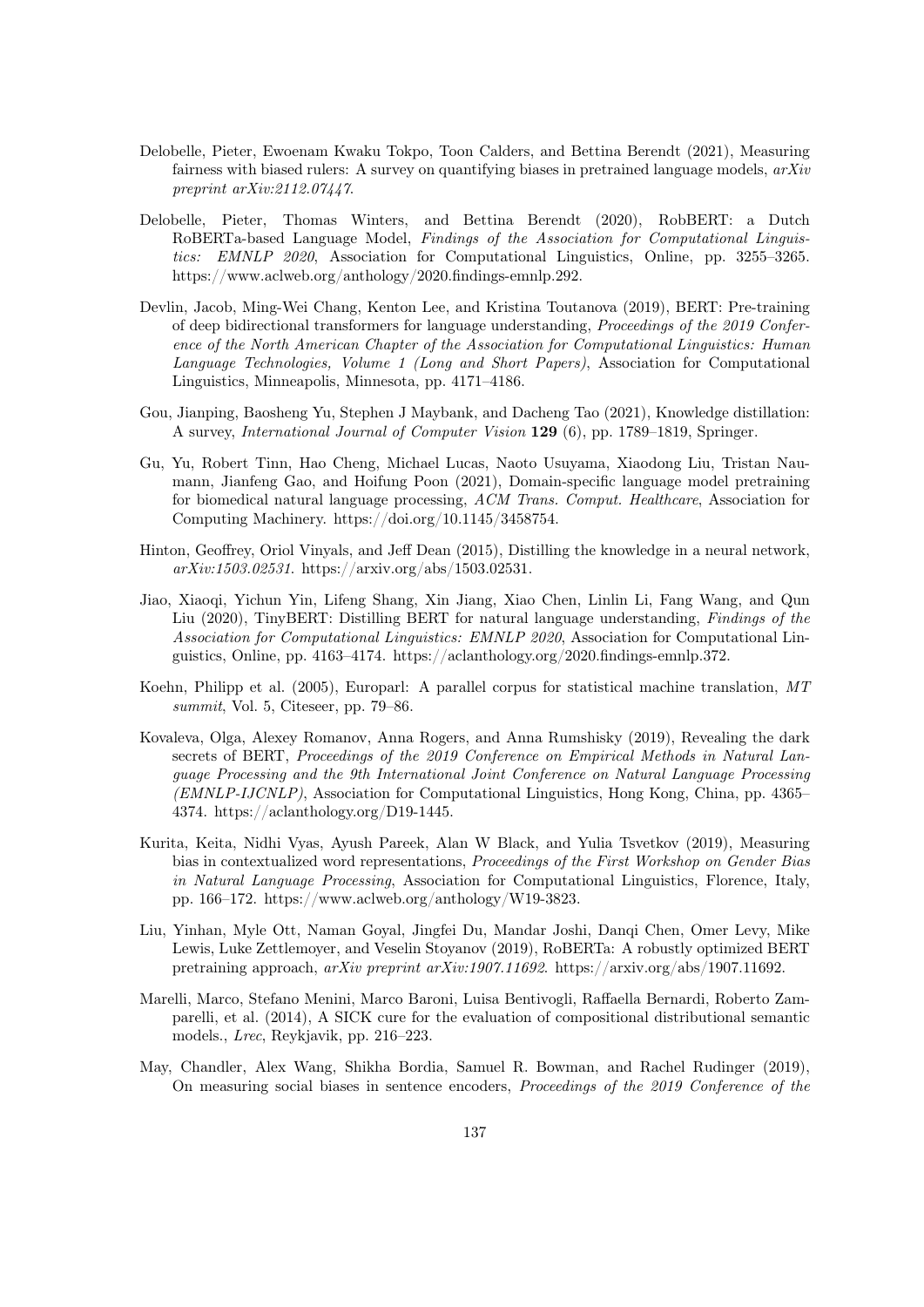North American Chapter of the Association for Computational Linguistics: Human Language Technologies, Volume 1 (Long and Short Papers), Association for Computational Linguistics, Minneapolis, Minnesota, pp. 622–628.

- Michel, Paul, Omer Levy, and Graham Neubig (2019), Are sixteen heads really better than one?, Advances in Neural Information Processing Systems 32, pp. 14014–14024.
- Nozza, Debora, Federico Bianchi, and Dirk Hovy (2020), What the [mask]? Making sense of language-specific BERT models, arXiv preprint arXiv:2003.02912.
- Ortiz Suárez, Pedro Javier, Benoît Sagot, and Laurent Romary (2019), Asynchronous pipeline for processing huge corpora on medium to low resource infrastructures, 7th Workshop on the Challenges in the Management of Large Corpora (CMLC-7). https://hal.inria.fr/hal-02148693.
- Rasmy, Laila, Yang Xiang, Ziqian Xie, Cui Tao, and Degui Zhi (2021), Med-BERT: pretrained contextualized embeddings on large-scale structured electronic health records for disease prediction,  $NPI$  digital medicine 4 (1), pp. 1–13, Nature Publishing Group.
- Salazar, Julian, Davis Liang, Toan Q Nguyen, and Katrin Kirchhoff (2019), Masked language model scoring, arXiv preprint arXiv:1910.14659.
- Sanh, Victor, Lysandre Debut, Julien Chaumond, and Thomas Wolf (2019), DistilBERT, a distilled version of BERT: Smaller, faster, cheaper and lighter,  $NeurIPSEMC^2$  Workshop.
- Tang, Raphael, Yao Lu, Linqing Liu, Lili Mou, Olga Vechtomova, and Jimmy Lin (2019), Distilling task-specific knowledge from BERT into simple neural networks,  $arXiv$  preprint arXiv:1903.12136, ArXiv. https://arxiv.org/abs/1903.12136.
- Tjong Kim Sang, Erik F. (2002), Introduction to the CoNLL-2002 shared task: Languageindependent named entity recognition, Proceedings of the 6th Conference on Natural Language Learning - Volume 20, COLING-02, Association for Computational Linguistics, USA, p. 1–4. https://doi.org/10.3115/1118853.1118877.
- Turc, Iulia, Ming-Wei Chang, Kenton Lee, and Kristina Toutanova (2019), Well-read students learn better: On the importance of pre-training compact models, arXiv preprint arXiv:1908.08962v2. https://arxiv.org/abs/1908.08962.
- van der Burgh, Benjamin and Suzan Verberne (2019), The merits of Universal Language Model Fine-tuning for Small Datasets – a case with Dutch book reviews,  $arXiv:1910.00896$  [cs]. http://arxiv.org/abs/1910.00896.
- Van Noord, Gertjan, Gosse Bouma, Frank Van Eynde, Daniel De Kok, Jelmer Van der Linde, Ineke Schuurman, Erik Tjong Kim Sang, and Vincent Vandeghinste (2013), Large scale syntactic annotation of written Dutch: Lassy, Essential speech and language technology for Dutch, Springer, Berlin, Heidelberg, pp. 147–164.
- Vaswani, Ashish, Noam Shazeer, Niki Parmar, Jakob Uszkoreit, Llion Jones, Aidan N Gomez, Ł ukasz Kaiser, and Illia Polosukhin (2017), Attention is all you need, in Guyon, I., U. V. Luxburg, S. Bengio, H. Wallach, R. Fergus, S. Vishwanathan, and R. Garnett, editors, Advances in Neural Information Processing Systems 30, Curran Associates, Inc., pp. 5998–6008.
- Webster, Kellie, Xuezhi Wang, Ian Tenney, Alex Beutel, Emily Pitler, Ellie Pavlick, Jilin Chen, and Slav Petrov (2020), Measuring and Reducing Gendered Correlations in Pre-trained Models, arXiv:2010.06032 [cs].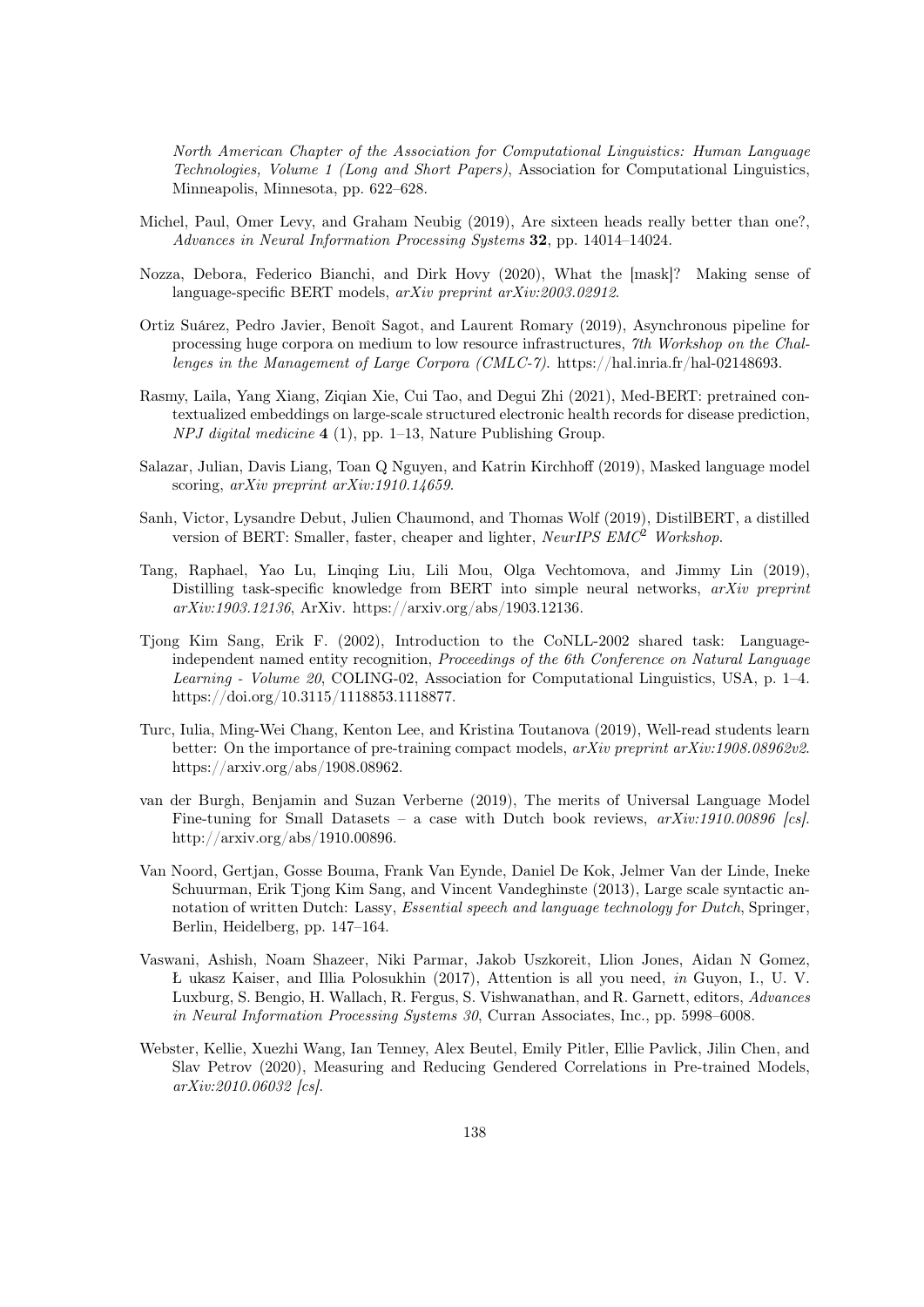- Wijnholds, Gijs and Michael Moortgat (2021), SICK-NL: A dataset for Dutch natural language inference, Proceedings of the 16th Conference of the European Chapter of the Association for Computational Linguistics: Main Volume, pp. 1474–1479.
- Wouts, Joppe Valentijn (2020), Text-based classification of interviews for mental health juxtaposing the state of the art. https://arxiv.org/abs/2008.01543.